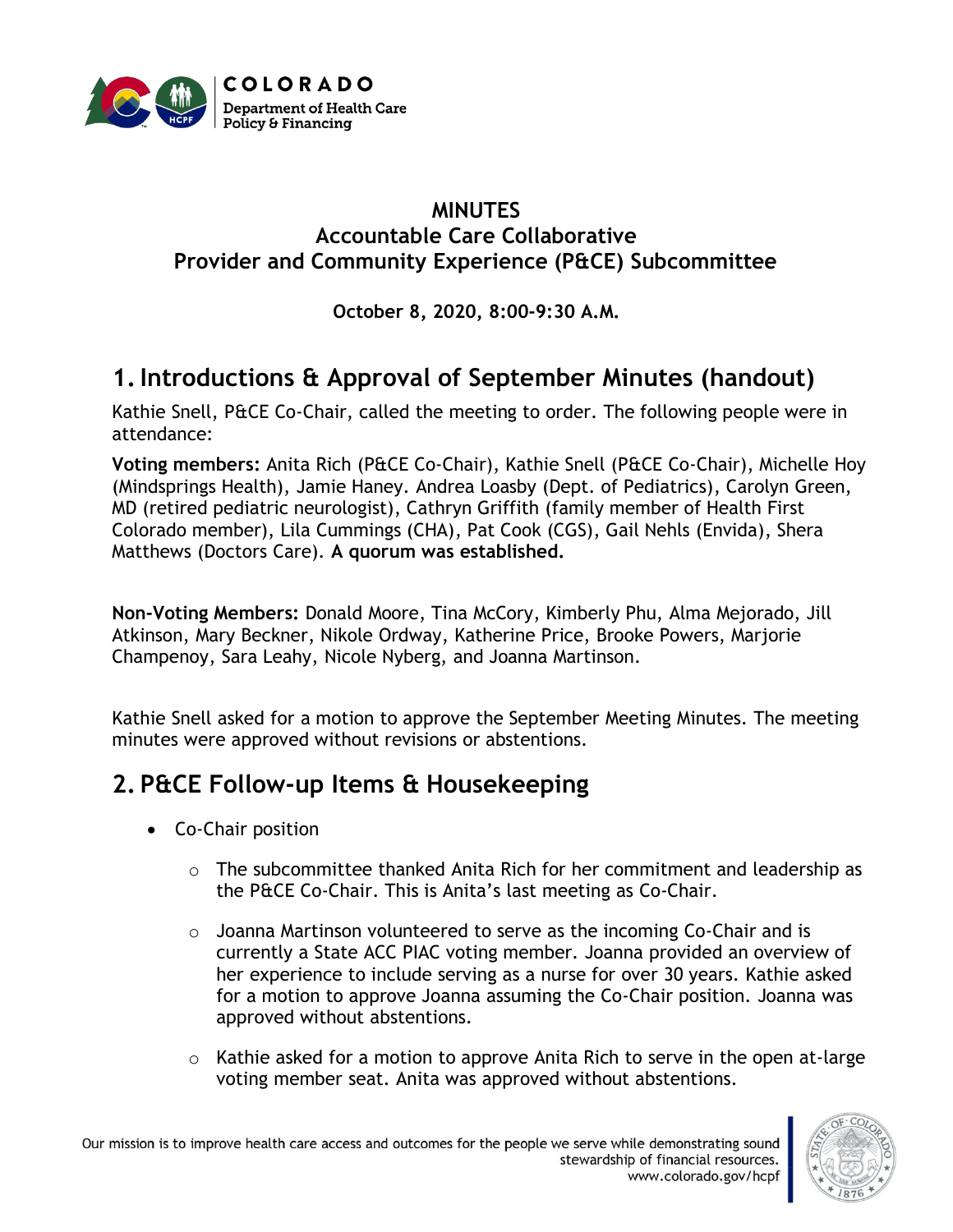$\circ$  Wendy Nading needed to step down as the public health representative for this subcommittee due to her involvement with the COVID-19 response. As a result, the subcommittee needs a new member to fill the public health voting member seat.

# **3. [State ACC PIAC](https://www.colorado.gov/pacific/hcpf/accountable-care-collaborative-program-improvement-advisory-committee) Update**

Anita Rich provided PIAC updates in the absence of Dede de Percin.

- Introduced the new 6 PIAC members.
- Discussed the importance of racial equity progress and focus for HCPF and PIAC.
- Discussed with Kim the public health emergency declaration end date and what that means for newly enrolled Medicaid members due to the pandemic. Declaration end date is currently set for January 2021.
- Discussion of the new normal in healthcare. Looking at health equity, effective care, pharmacy costs, and providing care at the right time and right place.
- Connections between the PIAC and the Governor's Office along with a review of Wildly Important Goals (WIGs).

### **4. [Primary Care Alternative Payment Model](https://www.colorado.gov/pacific/hcpf/primary-care-payment-reform-3) (APM)**

Colorado Health Institute presented on the Primary Care APM. [Presentation.](https://www.colorado.gov/pacific/sites/default/files/Accountable%20Care%20Collaborative%20Provider%20and%20Community%20Experience%20PIAC%20Subcommittee%20APM%202021%20for%20Primary%20Care%20PowerPoint%20updated%20October%202020.pdf)

- APM overview to include APM goals, primary care medical provider (PCMP) selection of quality measures, the differences in measure sets, alignment with other state and federal program measures, quality scoring, payment model, and annual updates to the program.
- Discussion of stakeholder engagement and timeline to include public listening sessions, weekly ad hoc workgroups, and reports to PC&E and PIAC. COVID-19 challenges and addressing racial disparities in access and utilization have been points of discussion in the public listening sessions and workgroups. Concerns are shared regarding structural measures not holding providers accountable.
- Discussion of baseline data for the measures. Currently going back two years.
- Payment adjustments or reductions will not come into play until next year because of COVID-19 impacts.
- Discussion of telehealth involvement with APM measures.
- Claims measures are only available in the Data Analytics Portal (DAP) for PCMPs.
- Potential updates for 2021 Program. What is in scope versus not in scope.
	- $\circ$  In Scope: eCQM, claims, and structural measures; measure goals and point values.